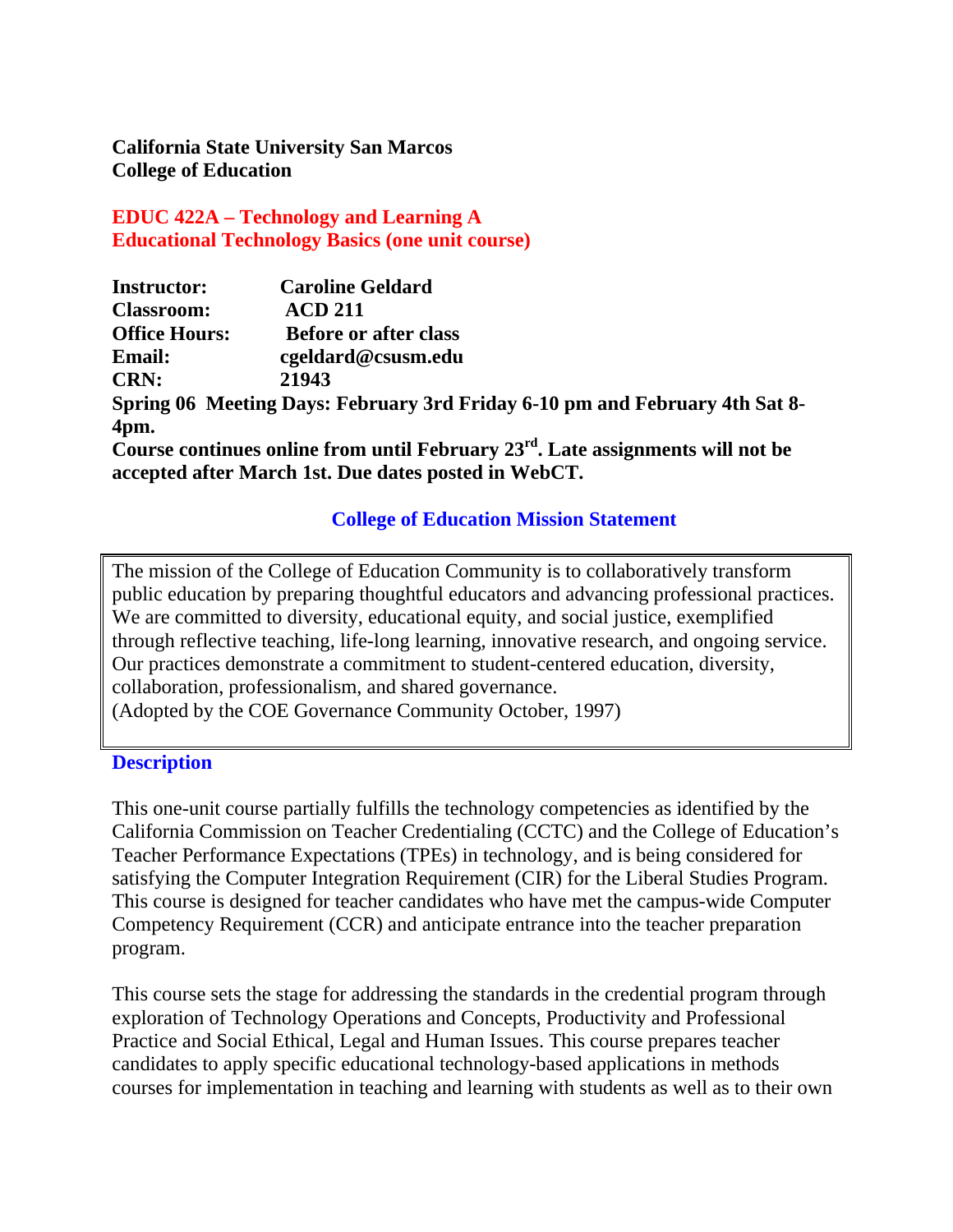professional growth. When entering the teacher education program, College of Education faculty assume teacher candidates have competency in the applications covered in this course, and, therefore, will make assignments requiring teacher candidates to apply these skills. **Students are required to complete the additional two one-unit technology components of 422 (b and c) in addition to successful completion of this course or provide evidence through the waiver process posted on the College of Education web site.**

## **Teacher Performance Expectation (TPE) Competencies**

This course is designed to help teachers seeking the Multiple and Single Subjects Credential to develop the skills, knowledge, and attitudes necessary to assist schools and districts in implementing an effective program for all students. The successful candidate will be able to merge theory and practice in order to realize a comprehensive and extensive educational program for all students. The following TPEs are addressed in this course:

Primary Emphasis TPE 14 CSUSM Educational Technology (Based on ISTE NETS: see below)

Secondary Emphasis:

- TPE 4 Making Content Accessible
- TPE 5 Student Engagement
- TPE 6 Developmentally Appropriate Teaching Practices
- TPE 7 Teaching English Language Learners
- TPE 12 Professional, legal and ethical
- TPE 13 Professional Growth

# **National Educational Technology Standards for Teachers (NETS-T)**

Teaching Performance Expectation (TPE 14) is based on ISTE NETS standards I-VI (See www.iste.org) for detailed information). This course focuses on ISTE NETS-T standards I, V, and VI and will introduce standards II, III and IV:

### I. TECHNOLOGY OPERATIONS AND CONCEPTS.

Teachers demonstrate a sound understanding of technology operations and concepts. Teachers:

- A. Demonstrate introductory knowledge, skills, and understanding of concepts related to technology (as described in the ISTE National Education Technology Standards for Students).
- B. Demonstrate continual growth in technology knowledge and skills to stay abreast of current and emerging technologies.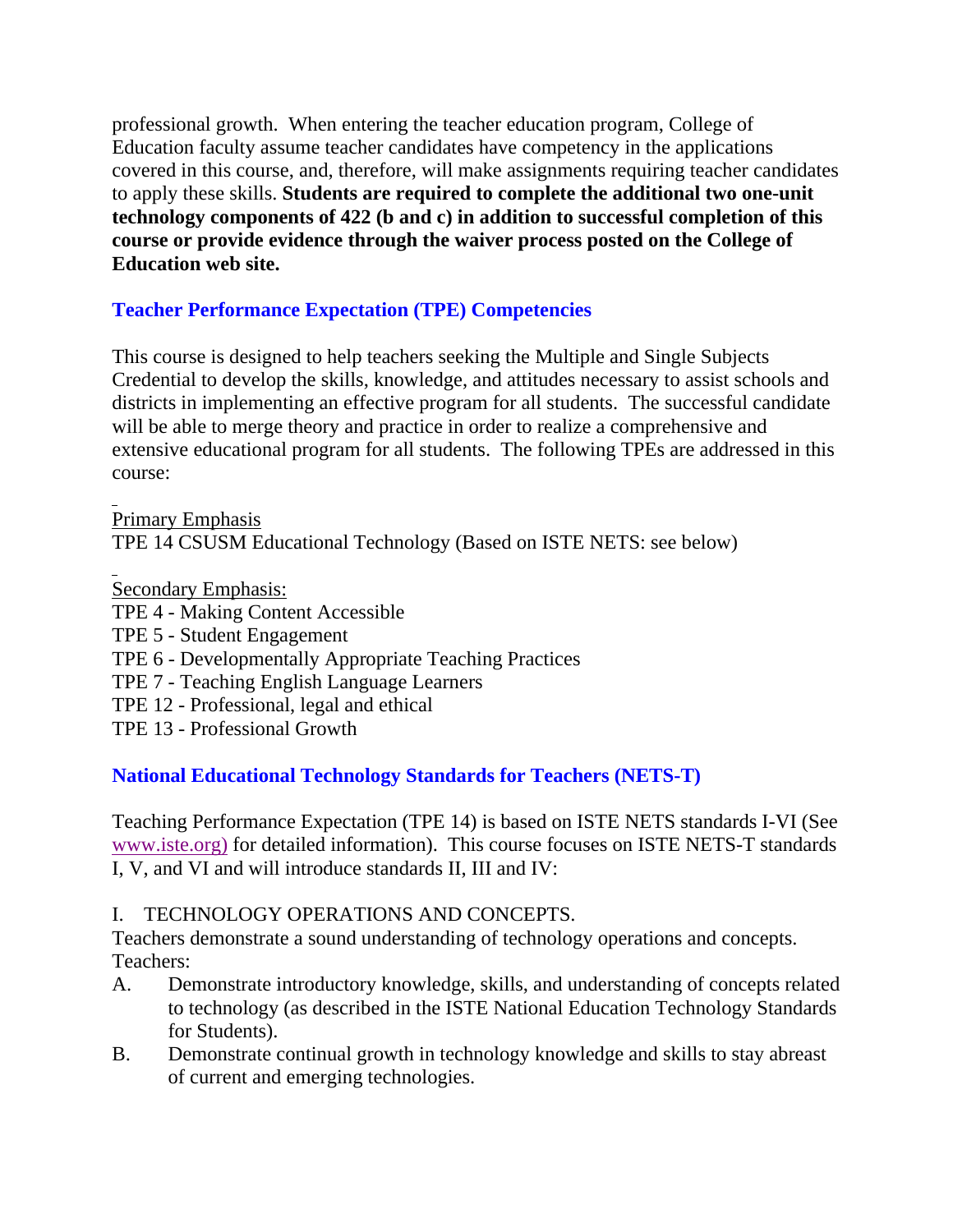## V. PRODUCTIVITY AND PROFESSIONAL PRACTICE.

Teachers use technology to enhance their productivity and professional practice. Teachers:

- A. Use technology resources to engage in ongoing professional development and lifelong learning.
- B. Continually evaluate and reflect on professional practice to make informed decisions regarding the use of technology in support of student learning.
- C. Apply technology to increase productivity.
- D. Use technology to communicate and collaborate with peers, parents, and the larger community in order to nurture student learning.

## VI. SOCIAL, ETHICAL, LEGAL, AND HUMAN ISSUES.

Teachers understand the social, ethical, legal, and human issues surrounding the use of technology in PK-12 schools and apply those principles in practice. Teachers:

- A. Model and teach legal and ethical practice related to technology use.
- B. Apply technology resources to enable and empower learners with diverse backgrounds, characteristics, and abilities.
- C. Identify and use technology resources that affirm diversity.
- D. Promote safe and healthy use of technology resources.
- E. Facilitate equitable access to technology resources for all students.

# **Course Objectives**

Teacher candidates will demonstrate competency in:

A. Meeting the ISTE standards I, V, and VI outlined above;

This course focuses on ISTE NETS-T standards I, V, and VI and will introduce standards II, III and IV:

### **Prerequisites**

The prerequisite for this course is completion of the campus-wide computer competency requirement. This can be fulfilled by successful completion of one of the following:

- Taking the CSUSM CCR assessment or equivalent course OR
- Completion of an approved computer literacy course at the community college level.
- Teacher assessment tool during  $1<sup>st</sup>$  class meeting.

# **Required Texts and Materials**

NOTE: It is not necessary to purchase the educational software, as much of the specific software titles are available on the Web in demo-version. Students are responsible for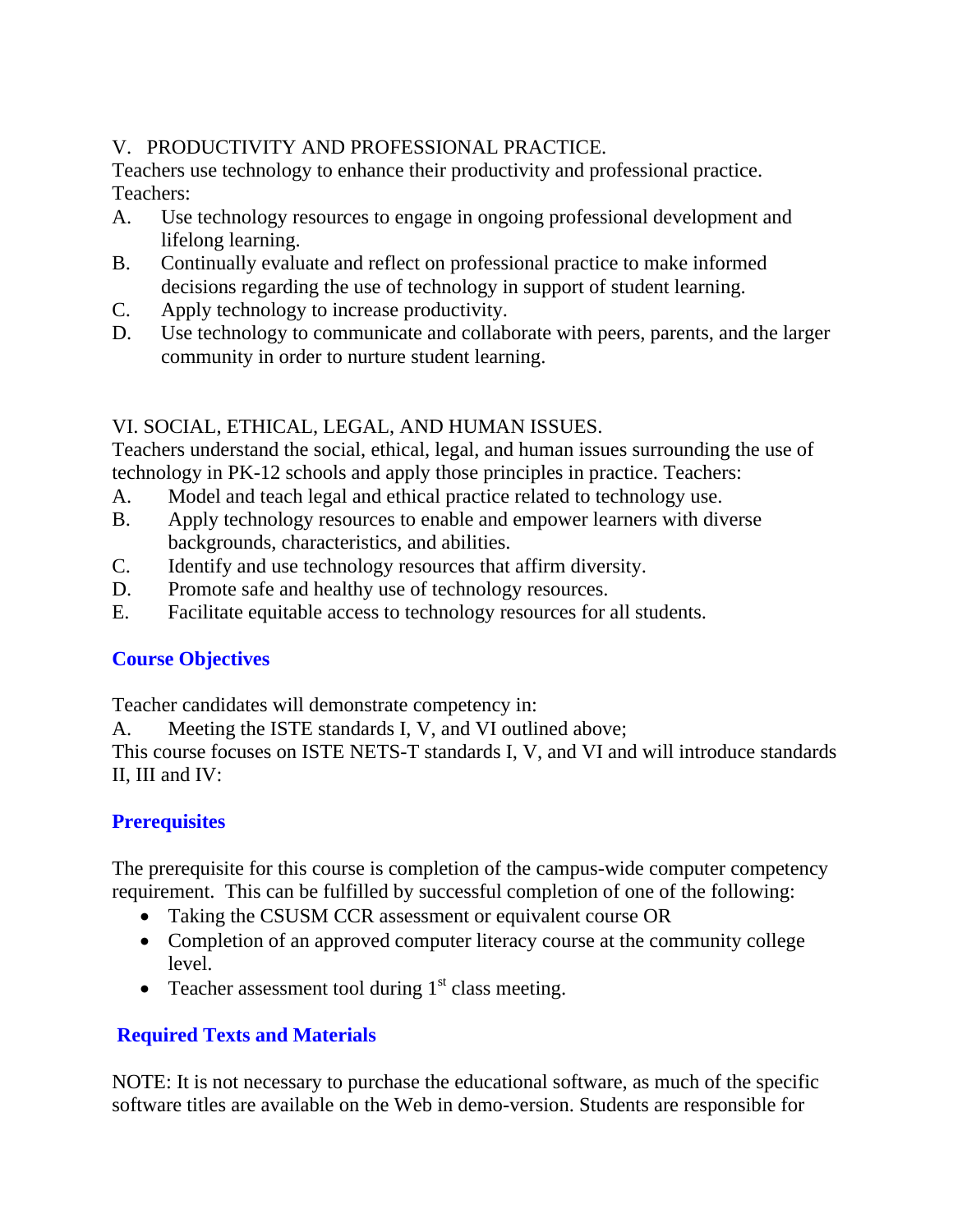saving backup copies of all assignments. All word-processed documents must be saved in Microsoft Word format, available on all campus computers.

- A. ISTE Student Membership: (ww.iste.org) (\$54.00). **Must** be purchased first week of class. This is used in place of a textbook.
- B. USB key-drive (256MB or more with extension cable):
- C. Use of campus email account and WebCT for course communication (provided free)
- D. Print Card: Purchase on Campus
- E. Optional: Computer Headphones and microphone for video project (recommended).

In order to successfully complete this course, **all the assignments** must be completed at an acceptable level noted on assignment rubrics. In addition to the assignments described below, performance assessment on the teacher candidate's ability to perform tasks using the software will be assessed. Because the content of this course contributes to passage of multiple TPEs, successful completion is imperative. Failure to successfully complete this course will prohibit a teacher candidate from continuing in the program beyond the first semester. The percentage of weight of each assignment is noted next to the description of the topic.

#### COE Attendance Policy

*Due to the dynamic and interactive nature of courses in the College of Education, all students are expected to attend all classes and participate actively both in class and online. At a minimum, students must attend more than 80% of class time, or s/he may not receive a passing grade for the course at the discretion of the instructor. In the 422A, it is essential that students attend all class sessions. Should the student have extenuating circumstances, s/he should contact the instructor as soon as possible.*

 A good student is one who adheres to standards of dependability and promptness. If more than two hours of class sessions are missed or there is tardiness (or leave early) the teacher candidate cannot receive an A. **Late assignments will be penalized by a 5% deduction in points for each weekday late.** After one week, late assignments receive no credit. If extraordinary circumstances occur, please make an appointment with the instructor. Remember that communication is the key to success.

In addition to attending course sessions, each student will be required to complete lab assignments each week. Some of these assignments require students use campus resources. All students must plan times they can work in labs on campus at least once per week. Students are required to check campus resources and availability of labs. Mac computers are available in ACD 202, UH 271, UH 360 and Kellogg Library  $(2^{nd}$  floor) in addition to other locations. Students are required to use campus issued-email accounts and check email and WebCT at least two times per week to communicate with instructor and peers.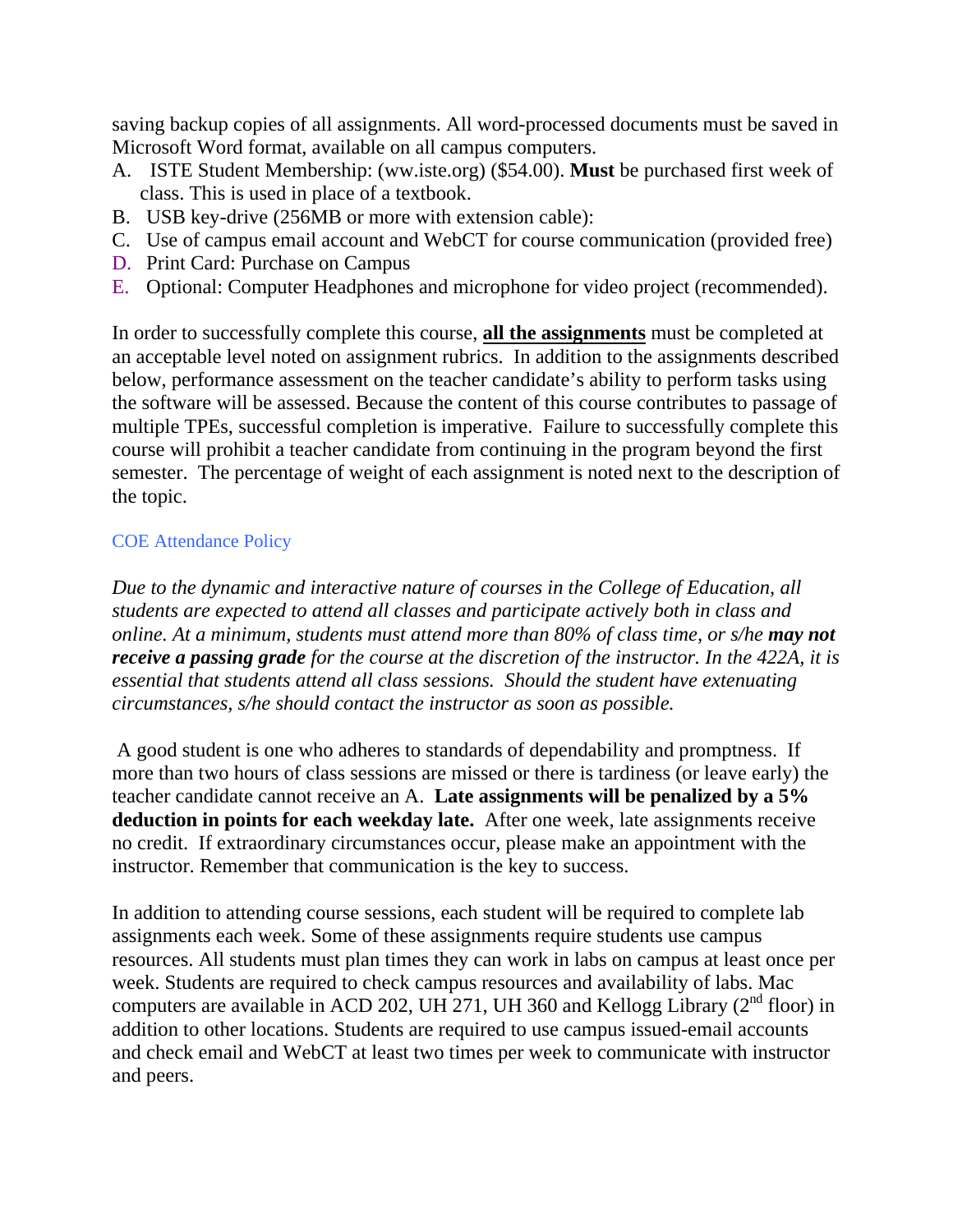#### **Plagiarism and Cheating**

Please be sure to read and understand the university policy on plagiarism and cheating, as it will be strictly enforced. Academic dishonestly will not be tolerated and will result in a failing grade for this course and will be reported to the University.

#### **Authorization to Teach English Language Learners**

The CSUSM credential program has been specifically designed to prepare teachers for the diversity of languages often encountered in California public school classrooms. The authorization to teach English learners is met through the infusion of content and experiences within the credential program as well as additional coursework. Students successfully completing this program receive a credential with authorization to teach English learners. (Approved by CCTC in SB2042 Program Standards, August 2002)

#### **Disabled Student Services**

Students with disabilities who require academic accommodations must be approved for services by providing appropriate and recent documentation to the Office of Disabled Student Services (DSS). This office is located in Craven Hall 5205 and can be contacted by phone at (760)750-4905, or TDD (760)750-4909. Students authorized by DSS to receive accommodations should meet with the instructor during office hours or by appointment.

| <b>Assignment</b> | <b>Description</b>                                              |       |
|-------------------|-----------------------------------------------------------------|-------|
|                   |                                                                 | 0ľ    |
|                   |                                                                 | Grade |
| Journal           | Students reflect on course readings and activities from the     | 20    |
|                   | textbook website that supports concepts related to the ISTE     |       |
|                   | standards. Entries are made to the journal weekly throughout    |       |
|                   | the course and are submitted at midterm and near the end of     |       |
|                   | the course for credit.                                          |       |
| <b>CTAP</b>       | After taking ctap assessment students will write goals for this | 10    |
|                   | course.                                                         |       |
| Newsletter        | Create an appealing, newsworthy, and interesting newsletter     |       |

#### EDUC 422A Course Assignments and Weight for Course Grades **All assignments must be completed to receive a satisfactory grade.**